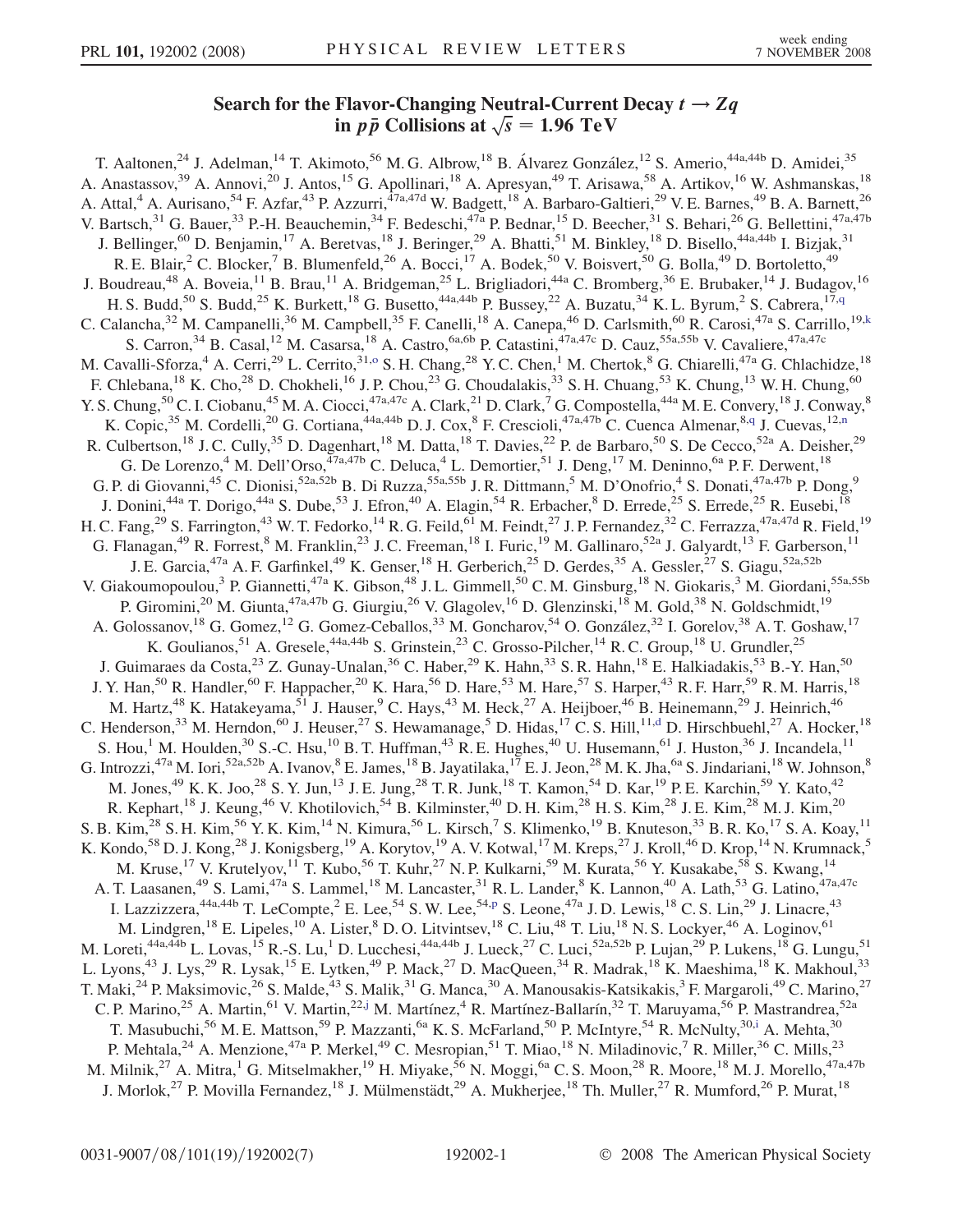M. Mussini,<sup>6a,6b</sup> J. Nachtman,<sup>18</sup> Y. Nagai,<sup>56</sup> A. Nagano,<sup>56</sup> J. Naganoma,<sup>58</sup> K. Nakamura,<sup>56</sup> I. Nakano,<sup>41</sup> A. Napier,<sup>57</sup> V. Necula,<sup>17</sup> C. Neu,<sup>46</sup> M. S. Neubauer,<sup>25</sup> J. Nielsen,<sup>29,[f](#page-6-0)</sup> L. Nodulman,<sup>2</sup> M. Norman,<sup>10</sup> O. Norniella,<sup>25</sup> E. Nurse,<sup>31</sup> L. Oakes,<sup>43</sup> S. H. Oh,<sup>17</sup> Y. D. Oh,<sup>28</sup> I. Oksuzian,<sup>19</sup> T. Okusawa,<sup>42</sup> R. Orava,<sup>24</sup> K. Osterberg,<sup>24</sup> S. Pagan Griso,<sup>44a,44b</sup> C. Pagliarone,<sup>47a</sup> E. Palencia,<sup>18</sup> V. Papadimitriou,<sup>18</sup> A. Papaikonomou,<sup>27</sup> A. A. Paramonov,<sup>14</sup> B. Parks,<sup>40</sup> S. Pashapour,<sup>34</sup> J. Patrick,<sup>18</sup> G. Pauletta,<sup>55a,55b</sup> M. Paulini,<sup>13</sup> C. Paus,<sup>33</sup> D. E. Pellett,<sup>8</sup> A. Penzo,<sup>55a</sup> T. J. Phillips,<sup>17</sup> G. Piacentino,<sup>47a</sup> E. Pianori,<sup>46</sup> L. Pinera,<sup>19</sup> K. Pitts,<sup>25</sup> C. Plager,<sup>9</sup> L. Pondrom,<sup>60</sup> O. Poukhov,<sup>16</sup> N. Pounder,<sup>43</sup> F. Prakoshyn,<sup>16</sup> A. Pronko,<sup>18</sup> J. Proudfoot,<sup>2</sup> F. Ptohos,<sup>18[,h](#page-6-0)</sup> E. Pueschel,<sup>13</sup> G. Punzi,<sup>47a,47b</sup> J. Pursley,<sup>60</sup> J. Ra[d](#page-6-0)emacker,<sup>43,d</sup> A. Rahaman,<sup>48</sup> V. Ramakrishnan,<sup>60</sup> N. Ranjan,<sup>49</sup> I. Redondo,<sup>32</sup> B. Reisert,<sup>18</sup> V. Rekovic,<sup>38</sup> P. Renton,<sup>43</sup> M. Rescigno,<sup>52a</sup> S. Richter,<sup>27</sup> F. Rimondi, <sup>6a,6b</sup> L. Ristori, <sup>47a</sup> A. Robson, <sup>22</sup> T. Rodrigo, <sup>12</sup> T. Rodriguez, <sup>46</sup> E. Rogers, <sup>25</sup> S. Rolli, <sup>57</sup> R. Roser, <sup>18</sup> M. Rossi, <sup>55a</sup> R. Rossin,<sup>11</sup> P. Roy,<sup>34</sup> A. Ruiz,<sup>12</sup> J. Russ,<sup>13</sup> V. Rusu,<sup>18</sup> H. Saarikko,<sup>24</sup> A. Safonov,<sup>54</sup> W. K. Sakumoto,<sup>50</sup> O. Saltó,<sup>4</sup> D. Saltzberg,<sup>9</sup> L. Santi,<sup>55a,55b</sup> S. Sarkar,<sup>52a,52b</sup> L. Sartori,<sup>47a</sup> K. Sato,<sup>18</sup> A. Savoy-Navarro,<sup>45</sup> T. Scheidle,<sup>27</sup> P. Schlabach,<sup>18</sup> A. Schmidt,<sup>27</sup> E. E. Schmidt,<sup>18</sup> M. A. Schmidt,<sup>14</sup> M. P. Schmidt,<sup>61,[a](#page-6-0)</sup> M. Schmitt,<sup>39</sup> T. Schwarz,<sup>8</sup> L. Scodellaro,<sup>12</sup> A. L. Scott,<sup>11</sup> A. Scribano,<sup>47a,47c</sup> F. Scuri,<sup>47a</sup> A. Sedov,<sup>49</sup> S. Seidel,<sup>38</sup> Y. Seiya,<sup>42</sup> A. Semenov,<sup>16</sup> L. Sexton-Kennedy,<sup>18</sup> A. Sfyrla,<sup>21</sup> S. Z. Shalhout,<sup>59</sup> T. Shears,<sup>30</sup> P. F. Shepard,<sup>48</sup> D. Sher[m](#page-6-0)an,<sup>23</sup> M. Shimojima,<sup>56,m</sup> S. Shiraishi,<sup>14</sup> M. Shochet,<sup>14</sup> Y. Shon,<sup>60</sup> I. Shreyber,<sup>37</sup> A. Sidoti,<sup>47a</sup> P. Sinervo,<sup>34</sup> A. Sisakyan,<sup>16</sup> A. J. Slaughter,<sup>18</sup> J. Slaunwhite,<sup>40</sup> K. Sliwa,<sup>57</sup> J. R. Smith,<sup>8</sup> F. D. Snider,<sup>18</sup> R. Snihur,<sup>34</sup> A. Soha,<sup>8</sup> S. Somalwar,<sup>53</sup> V. Sorin,<sup>36</sup> J. Spalding,<sup>18</sup> T. Spreitzer,<sup>34</sup> P. Squillacioti,<sup>47a,47c</sup> M. Stanitzki,<sup>61</sup> R. St. Denis,<sup>22</sup> B. Stelzer,<sup>9</sup> O. Stelzer-Chilton,<sup>43</sup> D. Stentz,<sup>39</sup> J. Strologas,<sup>38</sup> D. Stuart, <sup>11</sup> J. S. Suh, <sup>28</sup> A. Sukhanov, <sup>19</sup> M. Suth[e](#page-6-0)rland, <sup>9</sup> I. Suslov, <sup>16</sup> T. Suzuki, <sup>56</sup> A. Taffard, <sup>25, e</sup> R. Takashima, <sup>41</sup> Y. Takeuchi,<sup>56</sup> R. Tanaka,<sup>41</sup> M. Tecchio,<sup>35</sup> P. K. Teng,<sup>1</sup> K. Terashi,<sup>51</sup> J. Thom,<sup>18[,g](#page-6-0)</sup> A. S. Thompson,<sup>22</sup> G. A. Thompson,<sup>25</sup> E. Thomson,<sup>46</sup> P. Tipton,<sup>61</sup> V. Tiwari,<sup>13</sup> S. Tkaczyk,<sup>18</sup> D. Toback,<sup>54</sup> S. Tokar,<sup>15</sup> K. Tollefson,<sup>36</sup> T. Tomura,<sup>56</sup> D. Tonelli,<sup>18</sup> S. Torre,<sup>20</sup> D. Torretta,<sup>18</sup> P. Totaro,<sup>55a,55b</sup> S. Tourneur,<sup>45</sup> Y. Tu,<sup>46</sup> N. Turini,<sup>47a,47c</sup> F. Ukegawa,<sup>56</sup> S. Vallecorsa,<sup>21</sup> N. van Remortel,<sup>24,[b](#page-6-0)</sup> A. Varganov,<sup>35</sup> E. Vataga,<sup>47a,47d</sup> F. Vázquez,<sup>19[,k](#page-6-0)</sup> G. Velev,<sup>18</sup> C. Vellidis,<sup>3</sup> V. Veszpremi,<sup>49</sup> M. Vidal,<sup>32</sup> R. Vidal,<su[p](#page-6-0)>18</sup> I. Vila,<sup>12</sup> R. Vilar,<sup>12</sup> T. Vine,<sup>31</sup> M. Vogel,<sup>38</sup> I. Volobouev,<sup>29,p</sup> G. Volpi,<sup>47a,47b</sup> F. Würthwein,<sup>10</sup> P. Wagner,<sup>2</sup> R. G. Wagner,<sup>2</sup> R. L. Wagner,<sup>18</sup> J. Wagner-Kuhr,<sup>27</sup> W. Wagner,<sup>27</sup> T. Wakisaka,<sup>42</sup> R. Wallny,<sup>9</sup> S. M. Wang,<sup>1</sup> A. Warburton,<sup>34</sup> D. Waters,<sup>31</sup> M. Weinberger,<sup>54</sup> W. C. Wester III,<sup>18</sup> B. Whitehouse,<sup>57</sup> D. Whiteson,<sup>46[,e](#page-6-0)</sup> A. B. Wicklund,<sup>2</sup> E. Wicklund,<sup>18</sup> G. Williams, <sup>34</sup> H. H. Williams, <sup>46</sup> P. Wilson, <sup>18</sup> B. L. Winer, <sup>40</sup> P. Wittich, <sup>18,[g](#page-6-0)</sup> S. Wolbers, <sup>18</sup> C. Wolfe, <sup>14</sup> T. Wright, <sup>35</sup> X. Wu, <sup>21</sup> S. M. Wynne,<sup>30</sup> A. Yagi[l](#page-6-0),<sup>10</sup> K. Yamamoto,<sup>42</sup> J. Yamaoka,<sup>53</sup> U.K. Yang,<sup>14,1</sup> Y.C. Yang,<sup>28</sup> W.M. Yao,<sup>29</sup> G.P. Yeh,<sup>18</sup> J. Yoh,<sup>18</sup> K. Yorita, <sup>14</sup> T. Yoshida, <sup>42</sup> G. B. Yu, <sup>50</sup> I. Yu, <sup>28</sup> S. S. Yu, <sup>18</sup> J. C. Yun, <sup>18</sup> L. Zanello, <sup>52a, 52b</sup> A. Zanetti, <sup>55a</sup> I. Zaw, <sup>23</sup> X. Zhang, <sup>25</sup>

Y. Zheng, $9,^\circ$  $9,^\circ$  $9,^\circ$  and S. Zucchelli<sup>6a,6b</sup>

(CDF Collaboration)

<sup>1</sup>Institute of Physics, Academia Sinica, Taipei, Taiwan 11529, Republic of China<br><sup>2</sup>Argonna National Laboratory, Argonna Illinois 60430, USA

 $A$ rgonne National Laboratory, Argonne, Illinois 60439, USA<br> $3$ University of Athens, 157 71 Athens, Greece

<sup>5</sup> University of Athens, 157 71 Athens, Greece  $\frac{3}{4}$  University of Athens, 157 71 Athens, Greece

Institut de Fisica d'Altes Energies, Universitat Autonoma de Barcelona, E-08193, Bellaterra (Barcelona), Spain <sup>5</sup>

 $^{5}$ Baylor University, Waco, Texas 76798, USA<br><sup>6a</sup>Istituto Nazionale di Fisica Nucleare Bologna, I-40127 Bologna, Italy <sup>6b</sup>University of Bologna, I-40127 Bologna, Italy

 ${}^{7}$ Brandeis University, Waltham, Massachusetts 02254, USA

 ${}^{8}$ University of California, Davis, Davis, California 95616, USA

 $^{9}$ University of California, Los Angeles, Los Angeles, California 90024, USA

 $^{10}$ University of California, San Diego, La Jolla, California 92093, USA<br>  $^{11}$ University of California, Santa Barbara, Santa Barbara, California 93106, USA<br>  $^{12}$ Instituto de Fisica de Cantabria, CSIC-University of C

## 192002-2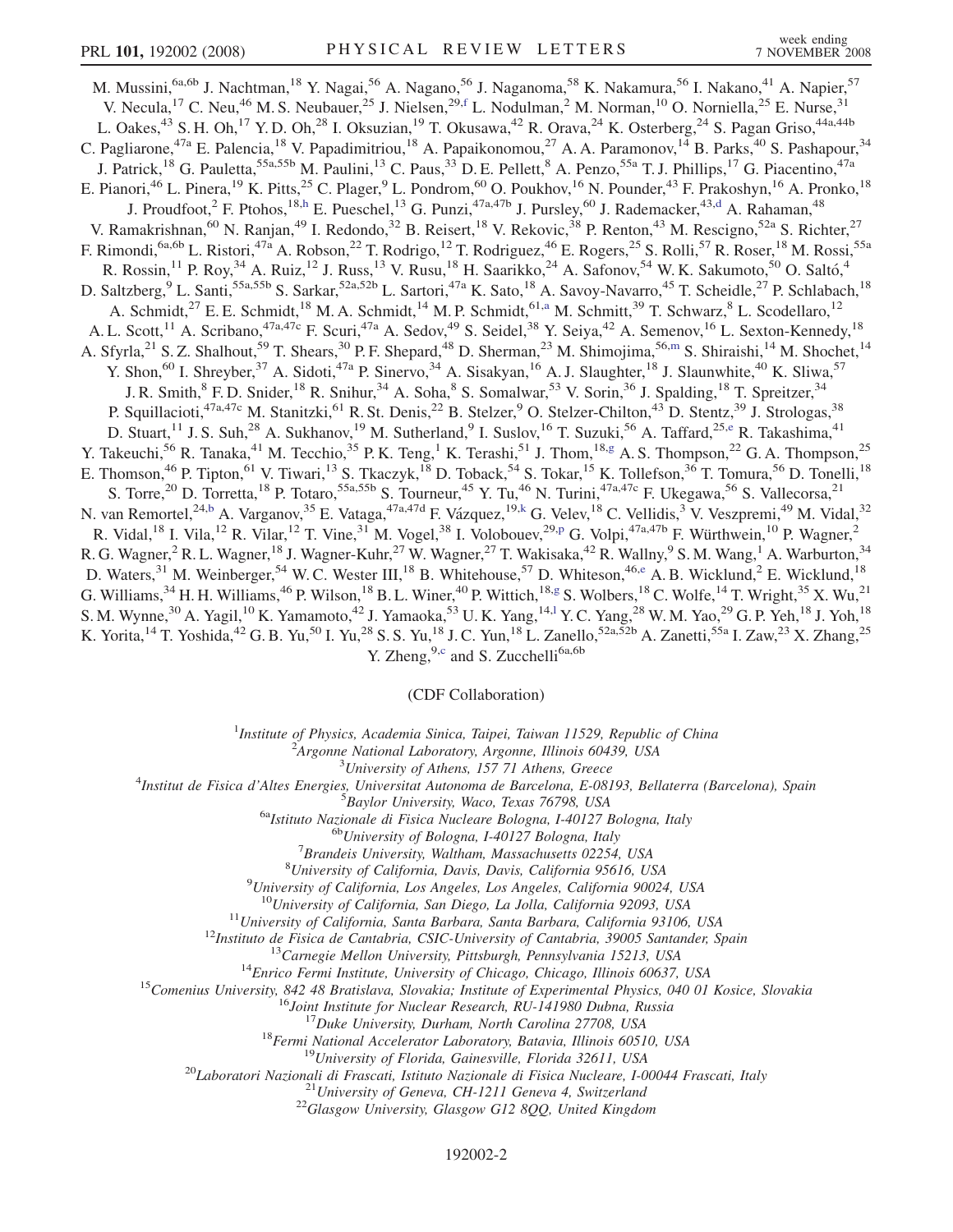<sup>23</sup>Harvard University, Cambridge, Massachusetts 02138, USA<br><sup>24</sup>Division of High Energy Physics, Department of Physics, University of Helsinki and Helsinki Institute of Physics,

FIN-00014, Helsinki, Finland<br><sup>25</sup>University of Illinois, Urbana, Illinois 61801, USA<br><sup>26</sup>The Johns Hopkins University, Baltimore, Maryland 21218, USA<br><sup>27</sup>Institut für Experimentelle Kernphysik, Universität Karlsruhe, 76128

Seoul National University, Seoul 151-742, Korea;

Sungkyunkwan University, Suwon 440-746, Korea;

Korea Institute of Science and Technology Information, Daejeon, 305-806, Korea;

<sup>29</sup>Ernest Orlando Lawrence Berkeley National Laboratory, Berkeley, California 94720, USA<br><sup>30</sup>University of Liverpool, Liverpool L69 7ZE, United Kingdom<br><sup>31</sup>University College London, London WCIE 6BT, United Kingdom<br><sup>32</sup>C

 $34$ Institute of Particle Physics: McGill University, Montréal, Canada H3A 2T8;

and University of Toronto, Toronto, Canada M5S 1A7<br><sup>35</sup>University of Michigan, Ann Arbor, Michigan 48109, USA<br><sup>36</sup>Michigan State University, East Lansing, Michigan 48824, USA<br><sup>37</sup>Institution for Theoretical and Experimenta

<sup>43</sup>University of Oxford, Oxford OX1 3RH, United Kingdom<br><sup>44a</sup>Istituto Nazionale di Fisica Nucleare, Sezione di Padova-Trento, I-35131 Padova, Italy<br><sup>44b</sup>University of Padova, I-35131 Padova, Italy<br><sup>45</sup>LPNHE, Universite P

<sup>47a</sup>Istituto Nazionale di Fisica Nucleare Pisa, I-56127 Pisa, Italy<br><sup>47b</sup>University of Pisa, I-56127 Pisa, Italy<br><sup>47c</sup>University of Siena, I-56127 Pisa, Italy<br><sup>47d</sup>Scuola Normale Superiore, I-56127 Pisa, Italy<br><sup>48</sup>Univer

<sup>50</sup>University of Rochester, Rochester, New York 14627, USA<br><sup>51</sup>The Rockefeller University, New York, New York 10021, USA<br><sup>52a</sup>Istituto Nazionale di Fisica Nucleare, Sezione di Roma 1, I-00185 Roma, Italy<br><sup>52b</sup>Sapienza Un

<sup>55b</sup>University of Trieste/Udine, Italy<br><sup>56</sup>University of Tsukuba, Tsukuba, Ibaraki 305, Japan<br><sup>57</sup>Tufts University, Medford, Massachusetts 02155, USA<br><sup>58</sup>Wayne State University, Detroit, Michigan 48201, USA<br><sup>60</sup>Universit

<sup>61</sup>Yale University, New Haven, Connecticut 06520, USA

(Received 15 May 2008; published 7 November 2008)

We report a search for the flavor-changing neutral-current decay of the top quark  $t \rightarrow Zq$  ( $q = u, c$ ) in  $p\bar{p}$  collisions at  $\sqrt{s} = 1.96$  TeV using a data sample corresponding to an integrated luminosity of 1.9 fb<sup>-1</sup> collected by the CDF II detector. This decay is strongly suppressed in the standard model and an observation of a signal at the Fermilab Tevatron would be an indication of physics beyond the standard model. Using  $Z + \geq 4$  jet final state candidate events, with and without an identified bottom quark jet, we obtain an upper limit of  $\mathcal{B}(t \to Zq) < 3.7\%$  at 95% C.L.

DOI: [10.1103/PhysRevLett.101.192002](http://dx.doi.org/10.1103/PhysRevLett.101.192002) PACS numbers: 13.85.Qk, 12.60.Jv, 13.85.Rm, 14.80.Ly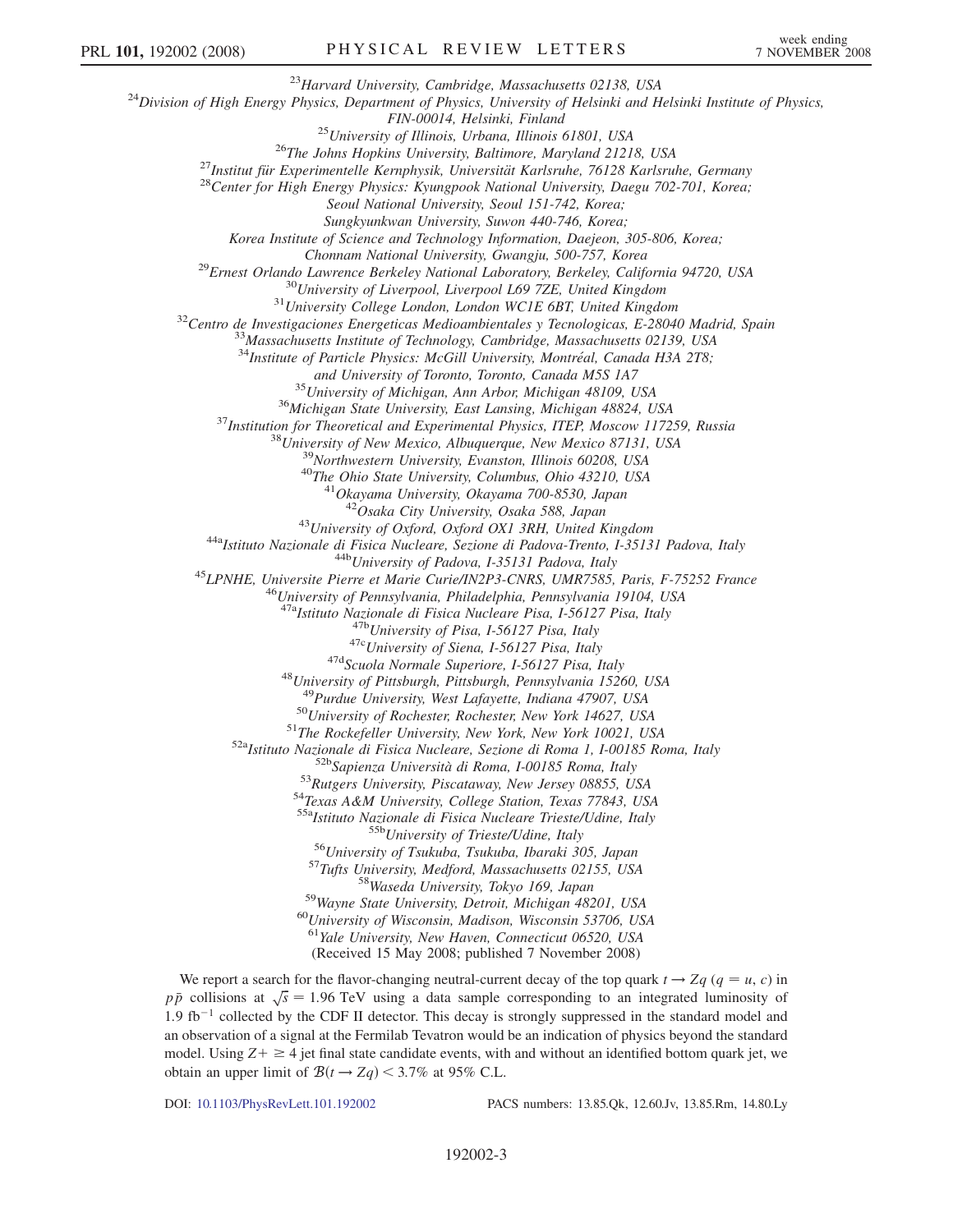Flavor-changing neutral-current (FCNC) interactions, which mediate transitions from one type of quark to another with the same electric charge, are suppressed in the standard model of particle physics (SM). FCNC processes are therefore sensitive indicators of physics beyond the SM (BSM). Presently there are only loose experimental bounds on FCNC decays of the  $t$  (top) quark [1], the heaviest known quark. While the SM branching fraction for  $t \rightarrow$ Zq (q = u, c) is predicted to be  $\mathcal{O}(10^{-14})$  [2], BSM models such as supersymmetry and quark compositeness allow branching fractions as high as  $\mathcal{O}(10^{-4})$  [2,3]. An observation of the top FCNC decay  $t \rightarrow Zq$  with current samples would be a strong indication of BSM physics.

In Run I, a CDF search for the  $t \rightarrow Zq$  decay yielded the branching fraction upper limit  $B(t \rightarrow Zq)$  < 33% (95%) C.L.) [4]. The current best 95% C.L. upper limit on  $B(t \rightarrow$  $Zq$ ), 13.7%, was set by the L3 experiment [5] from the nonobservation of FCNC single  $t$  quark production. These analyses assumed a t quark mass of  $m_t = 175 \text{ GeV}/c^2$ . In this Letter we also assume  $m_t = 175 \text{ GeV}/c^2$  and evaluate the small effect of different  $m_t$  on the result.

We present the first Tevatron Run II search for the top FCNC decay  $t \rightarrow Zq$  in  $t\bar{t}$  pairs. The data sample analyzed for this Letter corresponds to an integrated luminosity of 1.9 fb<sup>-1</sup> of  $p\bar{p}$  collisions at  $\sqrt{s}$  = 1.96 TeV, collected by the CDF II detector from March 2002 to May 2007. Our primary signal signature consists of the FCNC decay  $t \rightarrow$ Zq ( $q = u$ , c) together with the dominant SM decay  $\bar{t} \rightarrow$  $W^-b$  (charge conjugate modes are implied). We search for the Z boson via its decays  $Z \rightarrow e^+e^-$  and  $Z \rightarrow \mu^+\mu^-$  and for the decay of the W boson into a quark-antiquark pair. Two leptons and at least four jets of hadrons, coming from the four quarks from secondary decays, can be observed in the detector. We also allow for events in which both  $t$ quarks undergo FCNC decays.

The components of the CDF II detector relevant to this analysis are briefly described here; a more complete description can be found elsewhere [6]. The transverse momenta  $p_T$  and pseudorapidities  $\eta$  [7] of charged particles are measured by a silicon strip detector [8] and a 96-layer drift chamber (COT) [9] inside a 1.4 T solenoidal magnetic field. The silicon detector and the COT provide good combined reconstruction efficiency for  $|\eta|$  < 1.2. Electromagnetic (EM) and hadronic calorimeters measure energies of charged and neutral particles in the central  $(|\eta| < 1.1)$  and end-plug  $(1.1 < |\eta| < 3.6)$  regions. Drift chambers and scintillation counters located on the rear of the calorimeters and behind an additional steel absorber detect muons with  $|\eta|$  < 1.0. A three-level trigger selects events that contain electrons (muons) with  $E_T > 18$  GeV  $(p_T > 18 \text{ GeV}/c)$ .

We consider several SM background processes that also result in final states with a reconstructed Z boson and four or more jets. The dominant background process is the production of Z bosons with associated jets  $(Z + jets)$ .

Smaller contributions come from SM  $t\bar{t}$  production and the production of pairs of gauge bosons (dibosons), WZ and ZZ. The contributions from WW diboson production and from W bosons produced in association with jets are negligible.

We use the PYTHIA v6.216 Monte Carlo (MC) generator [10] to simulate the FCNC signal in  $t\bar{t}$  events and all sources of SM background, except  $Z +$  jets production, whose kinematic distributions we simulate with the ALPGEN MC generator  $[11]$ , v2.10' interfaced to PYTHIA v6.325. Acceptance, efficiency, and kinematic distributions of signal and background are determined from the above MC simulations. We generated a full spectrum of FCNC signal MC simulations including  $t\bar{t} \rightarrow ZqWb$  with  $q = c$ ,  $t\bar{t} \rightarrow ZqWb$  with  $q = u$  (the probability to b-tag an FCNC signal event is reduced from 50% to 45%) where we apply the SecVtx algorithm [6] for the b-tagging, and where both top quarks decay via the FCNC mode. The amount of  $t\bar{t} \rightarrow ZqZq$  relative to  $t\bar{t} \rightarrow WbZq$  is adjusted according to the branching fraction  $\mathcal{B}(t \to Zq)$  during the limit calculation.

The analysis proceeds in three steps. Our base selection requires a Z boson and four or more jets. An optimized event selection separates the FCNC signal from the SM backgrounds based on kinematic properties of the event. All events that pass the optimized selection are further divided into two signal regions based on whether any of the four leading jets has an identified  $b$  jet (" $b$ -tagged region'') or not (''non-b-tagged region''); those events that pass the base selection but not the optimized selection are placed in a ''control'' region. While only 12% of FCNC signal acceptance falls in the control region, two-thirds of the SM backgrounds are located there. We finally fit the data to one-dimensional probability density histograms (''templates'') of one of the kinematic distributions (mass  $\chi^2$ , see below) to derive a limit on  $\mathcal{B}(t \to Zq)$ . This is illustrated in Fig. [1.](#page-4-0) To reduce systematic uncertainties, the measurement is normalized to the measured event yield in SM  $t\bar{t}$  production.

Our base selection chooses events with two oppositelycharged leptons of the same flavor (e or  $\mu$ ) and four or more jets. One lepton is required to be a central electron or muon; the other can be a forward electron or a track, as described below. The leptons must be compatible with originating from a Z boson in the mass window from 76 GeV/ $c^2$  to 106 GeV/ $c^2$  (>3 $\sigma$  in units of CDF's Z mass resolution).

We use the standard CDF requirements for isolated electrons and muons [12]. In addition to identified electrons and muons, we double the acceptance for leptonic Z decays by allowing one of the two lepton candidates to satisfy weaker selection criteria, requiring only an isolated track which passes COT and silicon detector track quality cuts. For tracks used as electrons, if an EM calorimeter tower is associated with the track and the energy of the EM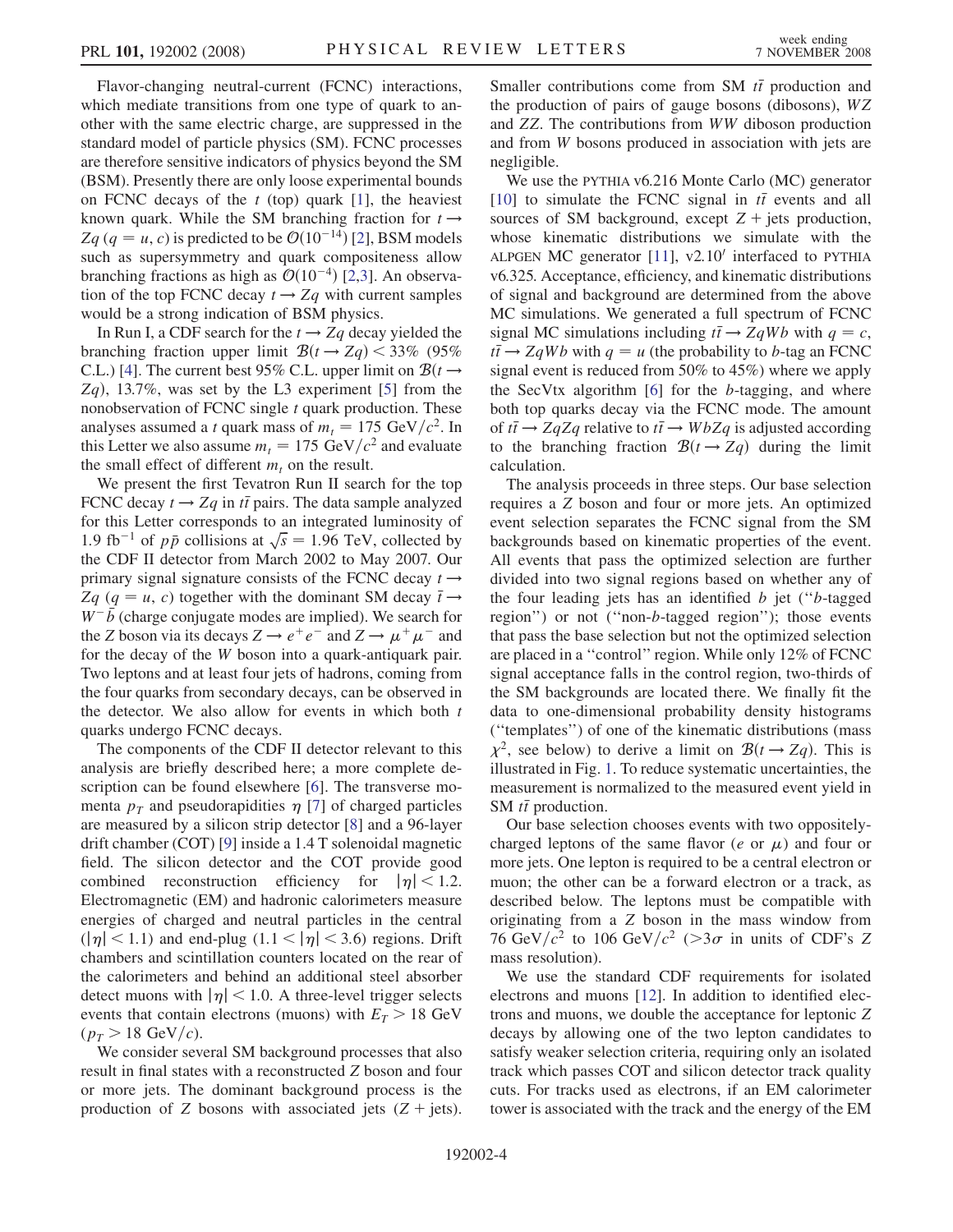<span id="page-4-0"></span>

FIG. 1 (color). Mass  $\chi^2$  distribution for b-tagged and non-b-tagged signal regions and the control region. The data points as a function of  $\sqrt{\chi^2}$  are compared to the SM background prediction and the expected FCNC yield at the observed 95% C.L. upper limit on the branching fraction  $\mathcal{B}(t \rightarrow Zq)$  < 3.7%. The data are consistent with the background prediction.

tower is greater than the track momentum, the EM tower energy is used instead of the track momentum.

Jets are identified by energy deposited in the calorimeters within a cone of  $\Delta R < 0.4$ . To improve the parton energy estimate, jets are corrected for instrumental effects [13]. We select events with at least four jets with corrected  $E_T > 15$  GeV and  $|\eta| < 2.4$ .

We separate the FCNC signal from the MC background with the help of further selection criteria in addition to the above base selection that will form the optimized selection, a mass  $\chi^2$ , the transverse mass of the system, and the  $E_T$  of the four leading (highest  $E_T$ ) jets.

The decay  $t\bar{t} \to WbZq \to q\bar{q}'b\ell\ell q''$  contains no highenergy neutrinos; therefore, we can fully reconstruct the event kinematics. The four jets in signal events result from the b quark and the decay products of the W in the  $t \rightarrow Wb$ decay, and the c or u quark from the  $t \rightarrow Zq$  decay. We form all permutations of the four leading jets in the events to compare the reconstructed masses  $(m_{\text{rec}})$  of the W, top quark decaying to  $Wb$ , and top quark decaying to  $Zq$ . We define a mass  $\chi^2$  as

<span id="page-4-1"></span>
$$
\chi^2 = \left(\frac{m_{W, \text{rec}} - m_W}{\sigma_W}\right)^2 + \left(\frac{m_{t \to Wb, \text{rec}} - m_t}{\sigma_{t \to Wb}}\right)^2 + \left(\frac{m_{t \to Zq, \text{rec}} - m_t}{\sigma_{t \to Zq}}\right)^2, \tag{1}
$$

and select the permutation with the smallest  $\chi^2$ . We scale the measured four-momenta of the W and Z boson daughter particles such that the boson masses are fixed to the world average values [14] and use the scaled four-momenta to calculate the two top quark masses. The widths used are given by the standard deviations of the reconstructed masses measured in the MC simulation of FCNC events. Using the correct pairing of jets to partons, we extract  $\sigma_W = 15 \text{ GeV}/c^2$ ,  $\sigma_{t\rightarrow Wb} = 24 \text{ GeV}/c^2$ , and  $\sigma_{t\rightarrow Zq} =$ 21 GeV/ $c^2$ . We expect FCNC signal events to populate the low  $\chi^2$  region and background events to result in higher  $\chi^2$ ; see Fig. 1. We have verified that the components of Eq. [\(1](#page-4-1)) describe the data well in events with a Z boson and three jets.

Since the FCNC signal events originate from  $t\bar{t}$  decays, they contain more central Z bosons and jets than background events. To exploit this, we use the transverse mass of the Z and the four leading jets, defined as  $m<sub>T</sub>$  =  $\sqrt{(\sum E_T)^2 - (\sum \vec{p}_T)^2}$ , as a selection criterion. We also apply a tiered cut on the  $E_T$  of the four leading jets, as FCNC signal events contain jets with higher transverse momenta than SM background events.

We optimized these additional selection criteria for the best expected limit on  $\mathcal{B}(t \rightarrow Zq)$  in the absence of a signal, using the MC simulation and a signal-depleted control region in the data ( $\sqrt{\chi^2} > 3$ ). The optimization was performed in the blind phase of a counting experiment analysis using the first 1.1 fb<sup>-1</sup> of integrated luminosity [15]. We leave the optimized selection unchanged for the full 1.9 fb<sup>-1</sup> result; it requires transverse mass  $m<sub>T</sub> \ge$ 200 GeV/ $c^2$ , leading jet  $E_T \ge 40$  GeV, second jet  $E_T \ge$ 30 GeV, third jet  $E_T \ge 20$  GeV, and fourth jet  $E_T \ge$ 15 GeV. After optimization, 88% of the FCNC signal events from the base selection fall into the two signal regions, compared to 33% of the background events. The inclusive signal acceptances for the decay  $t\bar{t} \rightarrow WbZc$  $(t\bar{t} \rightarrow ZcZc)$  are 0.43% (0.58%) for the *b*-tagged selection,  $0.34\%$  (0.86%) for the non-b-tagged selection, and  $0.10\%$ (0.16%) for the control region.

To determine the FCNC branching fraction, we take into account single or double FCNC decays of  $t\bar{t}$  pairs and normalize to the event yield of a selection for the SM decay  $t\bar{t} \to WbWb \to \ell \nu bq\bar{q}'b$  ("lepton + jets") requiring at least two jets to be secondary vertex b-tagged [16]. In 1.9 fb<sup>-1</sup> we observe 277  $t\bar{t}$  candidate events, consistent with a production cross section of  $8.8 \pm 0.7$ (stat.) pb assuming  $\mathcal{B}(t \to Wb) = 100\%$ . If  $t \to Zq$  decays were present, these additional  $t\bar{t}$  decays are less likely to be recon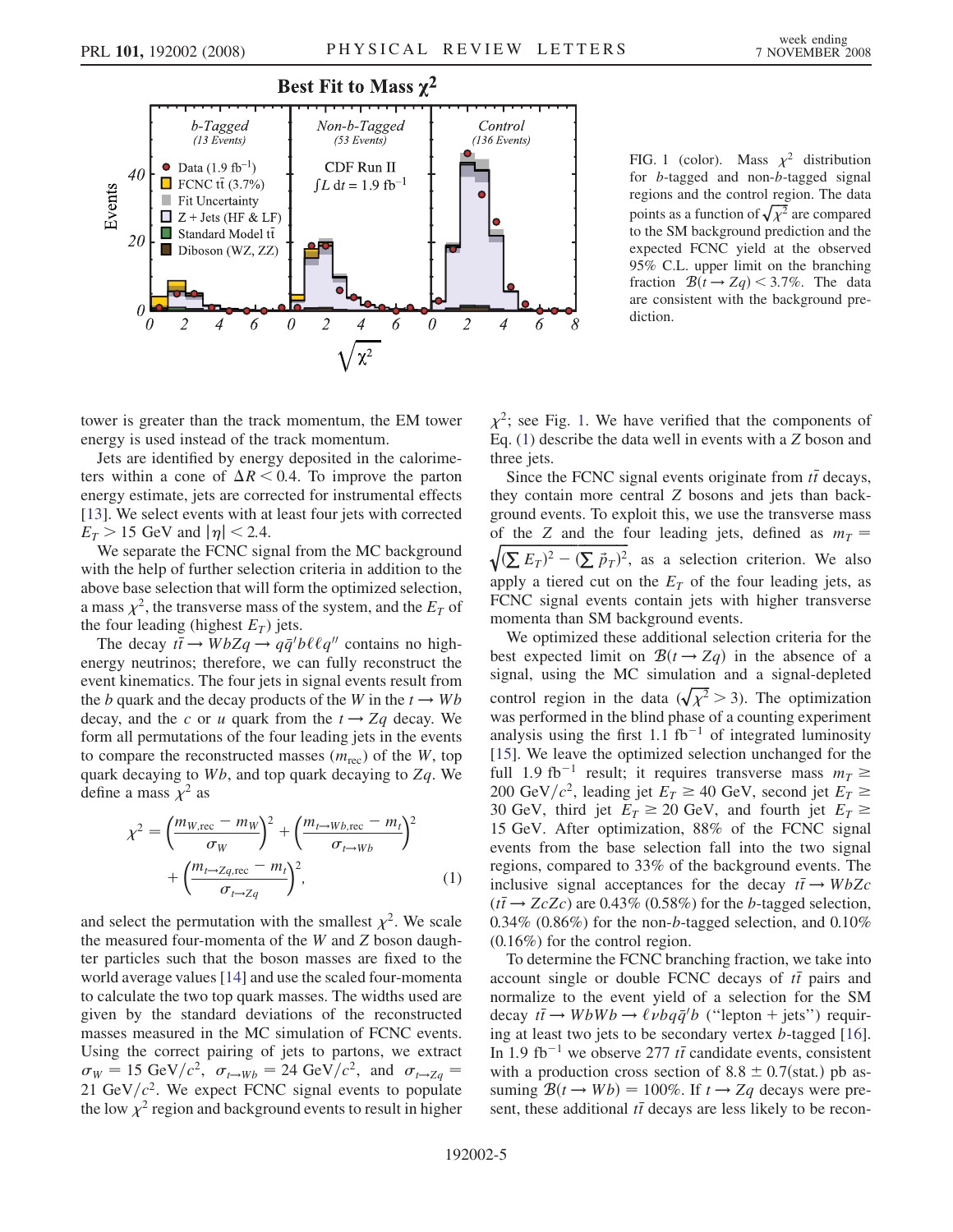structed in the lepton  $+$  jets mode, resulting in a measured  $t\bar{t}$  production cross section smaller than the actual cross section. We correct for this effect by modifying the measured cross section based on the limit we set on  $\mathcal{B}(t \to Zq)$ .

We extract a limit on the branching fraction  $\mathcal{B}(t \to Zq)$ from a fit to the mass  $\chi^2$  distribution using templates constructed from the MC simulated mass  $\chi^2$  distributions of the FCNC signal and the SM backgrounds  $(Z + \text{jets}, SM)$  $t\bar{t}$ , and dibosons). The normalization of the dominant Z + jets background is the most difficult to estimate from data and MC simulations; therefore, it is extracted from the fit. The SM  $t\bar{t}$  background is normalized to the observed event yield in the lepton  $+$  jets decay mode; backgrounds from diboson production are normalized to their theoretical cross sections. Both contributions are fixed in the fit. The expected background from SM  $t\bar{t}$  production and diboson production is 2.2  $\pm$  0.2 (3.2  $\pm$  0.2) events for the *b*-tagged (non-b-tagged) selection. The b-tagged, the non-b-tagged, and the control regions are fit simultaneously. We include systematic uncertainties due to the shapes of the signal and background templates by allowing the templates to change shape via a histogram interpolation technique (horizontal template morphing) [17]. The uncertainty due to the experimental jet energy scale (JES) is more than 3 times larger than any other uncertainty, and the data are most consistent with a shift of the JES; therefore, we only include JES-induced shape uncertainties in the fitting procedure.

We use the signal-depleted control region to constrain the background shape uncertainties without losing sensitivity to a small FCNC signal. Additionally we use the number of  $Z +$  jets events observed in the control region,  $Z_{control}$ , to place a loose constraint on the number of Z + jets events in the two signal regions,  $Z_{signal}$ . We constrain the ratio  $R_{sig} = Z_{signal}/Z_{control}$  to the value estimated by the MC simulation,  $R_{\text{sig}} = 0.51 \pm 0.10$  at the nominal JES. The uncertainty is conservatively estimated by varying the energy scales in the ALPGEN MC generator. We adjust  $\mathcal{R}_{\text{sig}}$  as a function of the JES shift  $\sigma_{\text{JES}}$ , keeping the relative uncertainty of 20%. The absolute number of  $Z$  + jets background events remains unconstrained. To reflect the constraint on  $\mathcal{R}_{\text{sig}}$  in the template fit,

TABLE I. Results of the fit to data. From the ratio of the number of  $Z + jet$  events in the signal and the control regions and the tagging fraction  $f_{\text{tag}}$ , we obtain  $Z_{\text{tagged}} = 13.5$  events and  $Z_{\text{nontaged}} = 53.9$  events.

| <b>Fit Parameter</b>                                    | Value            |
|---------------------------------------------------------|------------------|
| Branching Fraction, $\mathcal{B}(t \rightarrow Zq)$ (%) | $-1.49 \pm 1.52$ |
| $Z$ + Jets Events in Control Region, $Z_{control}$      | $129.0 \pm 11.1$ |
| Ratio Signal/Control Region, $\mathcal{R}_{\text{sig}}$ | $0.52 \pm 0.07$  |
| Tagging Fraction, $f_{\text{tag}}$                      | $0.20 \pm 0.06$  |
| Jet Energy Scale Shift, $\sigma_{\text{IES}}$           | $-0.74 \pm 0.43$ |

we parametrize the number of  $Z + jet$  events passing the b-tagged and non-b-tagged signal selections,  $Z_{\text{tagged}}$ and  $Z_{\text{nontagged}}$ , as  $Z_{\text{tagged}} = f_{\text{tag}} \mathcal{R}_{\text{sig}} Z_{\text{control}}$  and  $Z_{\text{nontagged}} =$  $(1 - f_{\text{tag}})\mathcal{R}_{\text{sig}}Z_{\text{control}}$ , where  $f_{\text{tag}}$  is the fraction of  $Z + \text{jets}$ events passing the b-tagged signal selection. From the template fit to the data we measure a branching fraction  $\mathcal{B}(t \rightarrow Zq) = -1.49\%$ . The fit result is summarized in Table I and in Fig. [1.](#page-4-0)

We employ a Feldman-Cousins (FC) limit calculation framework that includes the handling of systematic uncertainties [18]. The FC construction is based on applying the above template fits to simulated experiments that are generated taking into account all known sources of systematic rate and shape uncertainty and their correlations (systematic uncertainties are discussed in the next paragraphs). We expect a limit of  $(5.0 \pm 2.2)\%$  in the absence of signal. From the FC construction we find  $\mathcal{B}(t \rightarrow Zq) < 3.7\%$  at 95% C.L.

We have studied systematic uncertainties due to shape uncertainties of the fitted templates, rate uncertainties (signal acceptance, background rate), and due to the normalization to the lepton  $+$  jets event yield. We treat the dominant source of template shape uncertainties, the experimental JES, as a free fit parameter. To account for further shape uncertainties, we measure the bias on the fitted branching fraction  $\mathcal{B}(t \to Zq)$  in simulated experiments generated assuming the second largest source of shape uncertainties, the MC generator used for the  $Z + \text{jets}$  background. We simulate  $Z + \text{jets}$  events for which the vertex energy scale is varied by factors of two and assign the measured relative branching fraction bias at  $\mathcal{B}(t \rightarrow Zq) = 3.7\%$  as a systematic uncertainty (5.6%).

The rate uncertainties, summarized in Table II, are divided into anticorrelated uncertainties, those which cause migration of events between b-tagged and non-b-tagged selections, and correlated uncertainties, those which simultaneously increase or decrease both selections. The signal acceptance systematic uncertainties are evaluated for the ratio of the FCNC signal acceptance to the acceptance for

TABLE II. Systematic uncertainties of the FCNC signal acceptance relative to the acceptance of the lepton  $+$  jets normalization mode and the background rate for the b-tagged and non-b-tagged selections. All values are percentages.

| <b>Systematic Uncertainty</b>                      | Acceptance |       | <b>Background</b> |       |
|----------------------------------------------------|------------|-------|-------------------|-------|
|                                                    | b          | Non-b | h                 | Non-b |
| ID, Trig, and PDF                                  | 1.0        | 1.0   | 1.5               | 1.5   |
| Initial/Final State Rad.                           | 4.8        | 5.5   | .                 | .     |
| Z Helicity                                         | 3.4        | 3.6   | .                 | .     |
| <b>Total Correlated</b>                            | 6.2        | 6.1   | 6.2               | 6.2   |
| $b$ -Tagging                                       | 5.6        | 16.1  | 3.2               | 2.5   |
| $\mathcal{B}(t \to Zc)$ vs $\mathcal{B}(t \to Zu)$ | 4.5        | 4.5   | .                 |       |
| Total Anti-Correlated                              | 7.2.       | 16.7  | 3.2               | 2.5   |